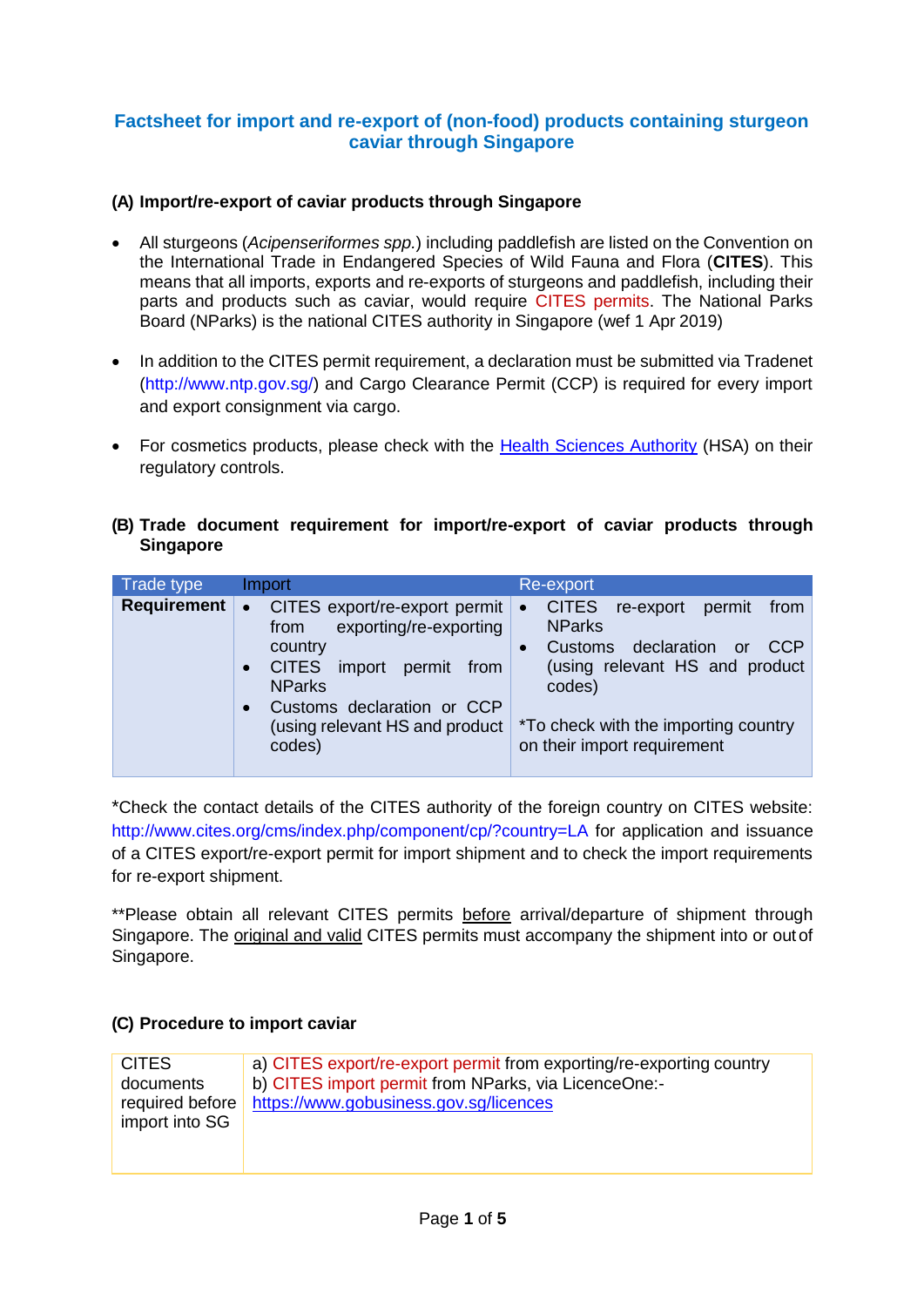| Supporting<br>document                            | Attach a copy of the foreign CITES export/re-export permit online<br>$\bullet$<br>NParks reserves the right to verify the authenticity of the foreign CITES<br>$\bullet$<br>export/re-export permit prior to approval of the CITES import permit<br>application.                                                                                                                                                                                                                                                                                                                                                                                                                                                                                                                                               |  |  |
|---------------------------------------------------|----------------------------------------------------------------------------------------------------------------------------------------------------------------------------------------------------------------------------------------------------------------------------------------------------------------------------------------------------------------------------------------------------------------------------------------------------------------------------------------------------------------------------------------------------------------------------------------------------------------------------------------------------------------------------------------------------------------------------------------------------------------------------------------------------------------|--|--|
| Service<br>standard                               | Typically 7 working days (normal service) for approval, as NParks may<br>seek confirmation of foreign CITES export/re-export permit. Express<br>service is not applicable for CITES import permit applications.                                                                                                                                                                                                                                                                                                                                                                                                                                                                                                                                                                                                |  |  |
| <b>Printing</b>                                   | You may print the permit on your own if you have a compatible<br>watermark printer. For a list of compatible printers, please refer to the<br>LicenceOne under HOW IT WORKS? $\rightarrow$ Phidelity Printers (Watermark)<br>Compatibility List < left side menu><br>For self-printing of CITES permit, please login LicenceOne, go to<br>'Licenses' tab $\rightarrow$ Search for the permit number $\rightarrow$ Click on 'Action'<br>button $\rightarrow$ Select 'Print'.<br>Self-print using own compatible watermark printer or via self-help<br>station at HortPark (from 1 Oct 2019) or Animal & Plant Health Centre<br>(APHC) from Jan 2020. For more information on self-printing, you may<br>refer to NParks website.<br>Permit is ready for self-printed once you receive a 'Notification to Print'. |  |  |
| Fee                                               | Each CITES permit is charged \$60 per consignment (\$12 per species<br>subject to minimum of \$60 per consignment).                                                                                                                                                                                                                                                                                                                                                                                                                                                                                                                                                                                                                                                                                            |  |  |
| <b>Customs</b><br>declaration                     | <b>Submit TradeNet declaration</b>                                                                                                                                                                                                                                                                                                                                                                                                                                                                                                                                                                                                                                                                                                                                                                             |  |  |
| Clearance<br>&<br>endorsement<br>by<br>NParks/AVS | Make online booking (https://ifast.sfa.gov.sg/eserviceweb/) for import<br>$\bullet$<br>inspection.<br>Original and valid CITES permits must be presented during import<br>$\bullet$<br>inspection by NParks/AVS Changi Animal & Plant Quarantine (CAPQ)<br>for air shipment prior to clearance by the Immigration & Checkpoints<br>Authority (ICA).<br>Surrender the original CITES export/re-export permit to CAPQ.<br>Original CITES import permit must be endorsed on box 15 and 16 by<br>CAPQ.                                                                                                                                                                                                                                                                                                             |  |  |

# **(D) Procedure to re-export caviar**

| <b>CITES</b><br>stock<br>card                                                | Prior to application of the CITES re-export permit, NParks will need to<br>activate the import stock card in LicenceOne upon receipt of the original<br>foreign CITES export/re-export permit and copy of the endorsed CITES<br>import permit from CAPQ. |
|------------------------------------------------------------------------------|----------------------------------------------------------------------------------------------------------------------------------------------------------------------------------------------------------------------------------------------------------|
| <b>CITES</b><br>documents<br>required before<br>export/re-<br>export from SG | CITES re-export permit from NParks, via LicenceOne:-<br>https://www.gobusiness.gov.sg/licences                                                                                                                                                           |
| Service<br>standard                                                          | Typically 7 working days (for normal service) if all application information<br>is correct. For express service, collection is on the same working day (at<br>least 4 working hours of processing time).                                                 |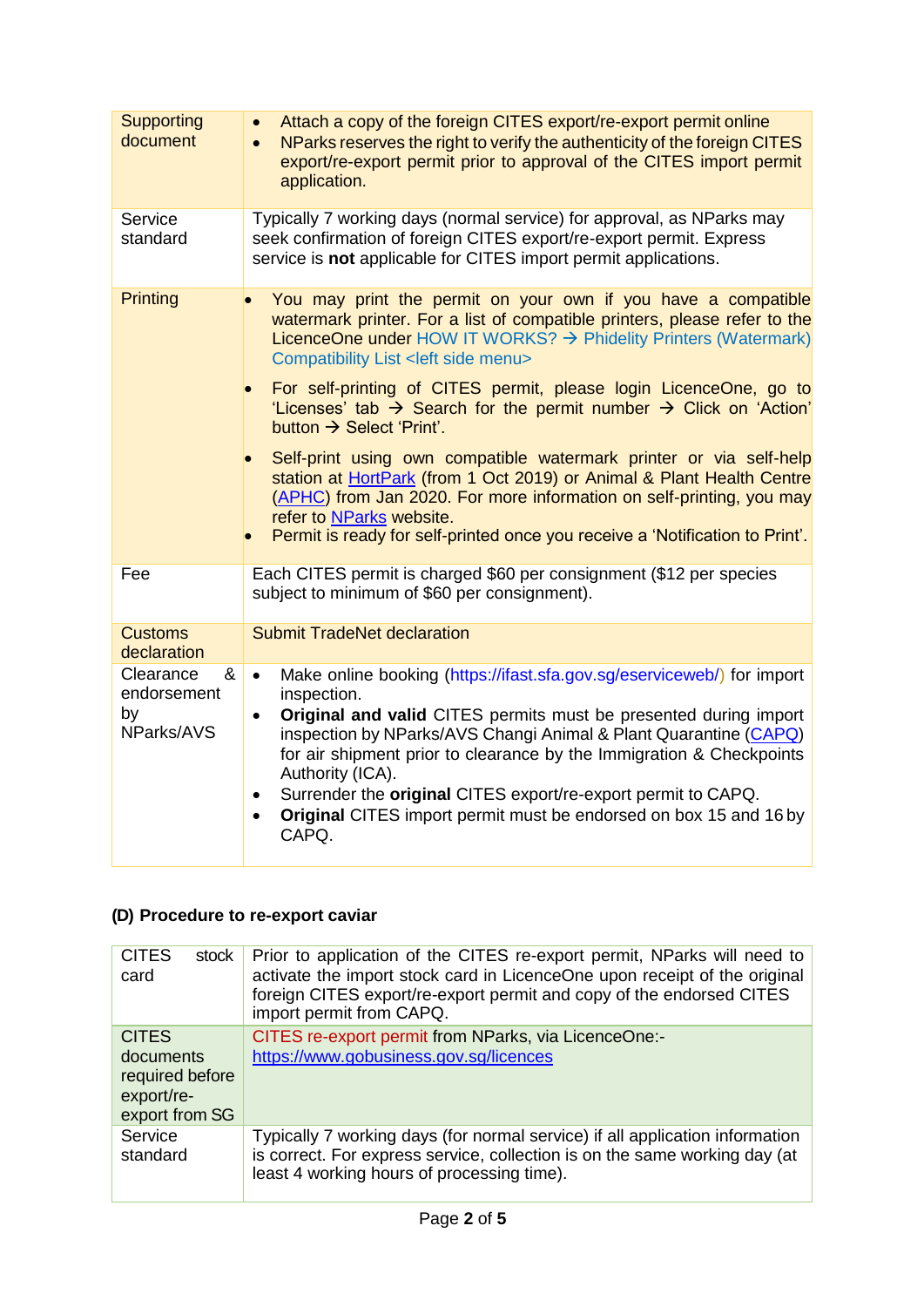| Printing                                                                   | You may print the permit on your own if you have a compatible<br>watermark printer. For a list of compatible printers, please refer to the<br>LicenceOne under HOW IT WORKS? $\rightarrow$ Phidelity Printers (Watermark)<br>Compatibility List < left side menu><br>For self-printing of CITES permit, please login LicenceOne, go to                                                                                                                                                                                                                                                                                                                                                                                      |
|----------------------------------------------------------------------------|-----------------------------------------------------------------------------------------------------------------------------------------------------------------------------------------------------------------------------------------------------------------------------------------------------------------------------------------------------------------------------------------------------------------------------------------------------------------------------------------------------------------------------------------------------------------------------------------------------------------------------------------------------------------------------------------------------------------------------|
|                                                                            | 'Licenses' tab $\rightarrow$ Search for the permit number $\rightarrow$ Click on 'Action'<br>button $\rightarrow$ Select 'Print'.                                                                                                                                                                                                                                                                                                                                                                                                                                                                                                                                                                                           |
|                                                                            | Self-print using own compatible watermark printer or via self-help<br>station at HortPark (from 1 Oct 2019) or Animal & Plant Health Centre<br>(APHC) from Jan 2020. For more information on self-printing, you may<br>refer to NParks website.<br>Permit is ready for self-printed once you receive a 'Notification to Print'.                                                                                                                                                                                                                                                                                                                                                                                             |
| Fee                                                                        | Each CITES permit is charged \$60 per consignment (\$12 per species<br>subject to minimum of \$60 per consignment). Express service will be<br>double the charge.                                                                                                                                                                                                                                                                                                                                                                                                                                                                                                                                                           |
| <b>Customs</b><br>declaration                                              | <b>Submit TradeNet declaration</b>                                                                                                                                                                                                                                                                                                                                                                                                                                                                                                                                                                                                                                                                                          |
| Clearance<br>$8 \bullet$<br>endorsement<br>by<br>NParks/AVS/I<br><b>CA</b> | Endorsement on box 15 and 16 of the CITES permit is not required if:<br>actual re-export quantity is the same as applied quantity on the<br>$\circ$<br>CITES re-export permit and<br>shipment is not consigned to countries such as United States,<br>$\circ$<br>France, UAE, India<br>Endorsement on box 15 of the CITES permit is required if the actual re-<br>export quantity is different from the applied quantity on the CITES re-<br>export permit and if the importing countries (eg. US, France, UAE,<br>India) require it.<br>Present the original CITES re-export permit with a Letter of<br>Undertaking (LOU) to NParks/CAPQ/ICA for endorsement during<br>clearance of the shipment. See LOU sample attached. |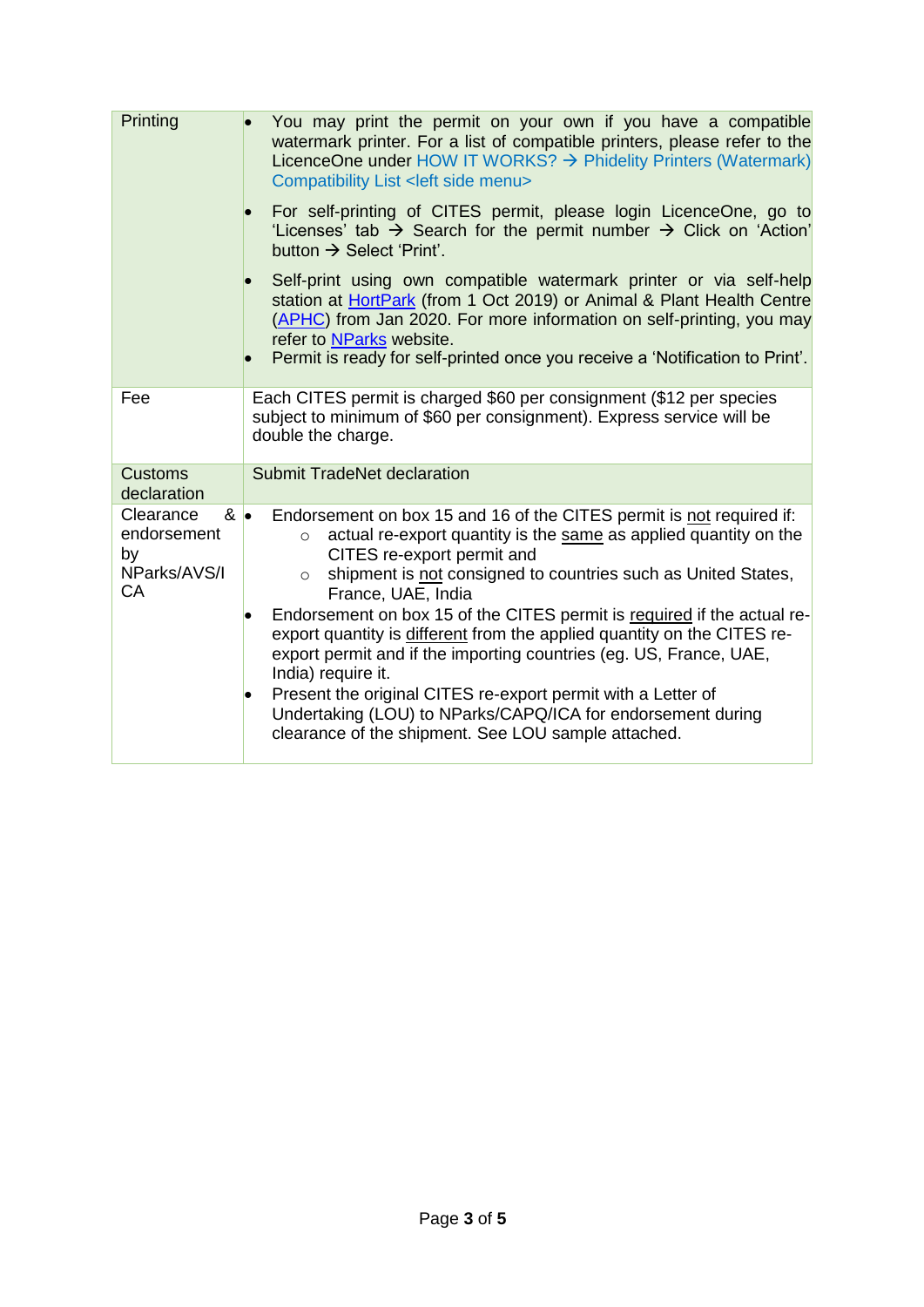# **If you need clarifications or assistance on the import/re-export procedure, feel free to contact NParks:**

**Contact** <https://www.nparks.gov.sg/feedback>

| For enquiries on clearance and inspection at CAPQ |                                                                                                                |  |  |
|---------------------------------------------------|----------------------------------------------------------------------------------------------------------------|--|--|
| <b>Contact No.</b>                                | (65) 6545 7523                                                                                                 |  |  |
| <b>Address</b>                                    | Changi Airfreight Centre, Gate C7 Airport Cargo<br>Road, Singapore 918104                                      |  |  |
| <b>Operating</b><br>hours                         | Monday to Saturday $(8.00am - 1.00pm; 2.00pm)$<br>$-10.30$ pm)<br><b>Closed on Sundays and Public Holidays</b> |  |  |